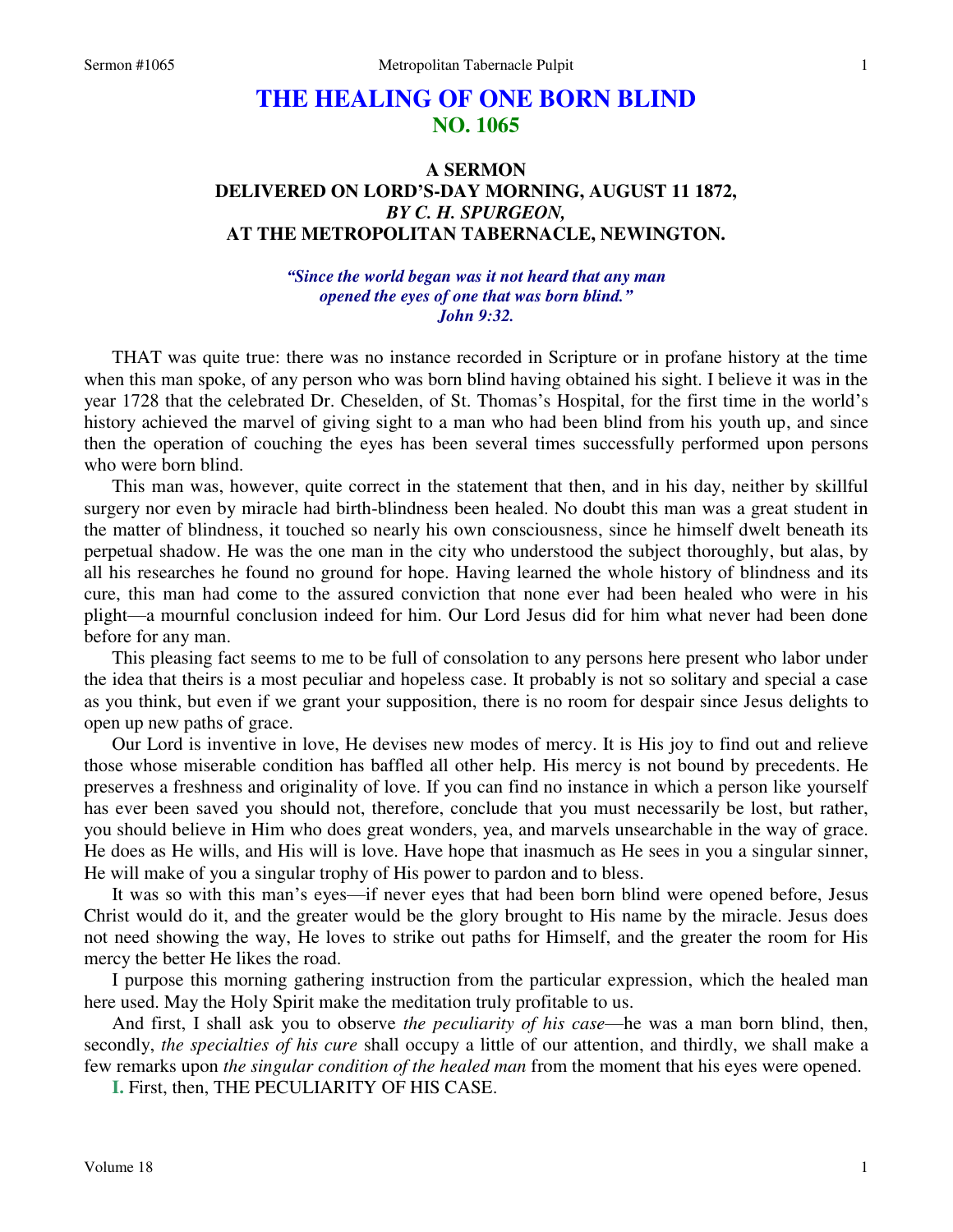*It was not an instance of want of light,* that might both speedily and easily have been remedied. There was light enough all around him, but the poor creature had no eyes. Now, there are millions of persons in the world who have little or no light, darkness covers the earth and gross darkness the people.

It is the church's business to spread light on all sides, and for this work she is well qualified. We ought not to suffer any person to perish for lack of knowing the Gospel. We cannot give men eyes, but we can give them light. God has placed among us His golden candlesticks and expressly said, "You are the lights of the world."

Now, I believe that there are some persons who have eyes who, nevertheless, see but little for want of light, they are children of God, but they walk in darkness and see no light, God has given to them the spiritual faculty of sight, but as yet they are down in the mines, in the region of night and deathshade. They are imprisoned in Doubting Castle, where only a few feeble rays struggle into their dungeon. They walk like men in a mist, seeing and yet not seeing. They hear doctrines preached which are not the pure truth, the winnowed corn of the covenant, and while their eyes are blinded with chaff and dust, they themselves are bewildered and lost in a maze.

Too many in this murky light weave for themselves theories of doubt and fear which increase the gloom, their tears defile the windows of their soul. They are like men who hang up blinds and shutters to keep out the sun. They cannot see, though grace has given them eyes. May it be yours and mine by explanation and example, by teaching with the language of the lip, and the louder language of our lives, to scatter light on all sides, that those who dwell in spiritual midnight may rejoice, because for them light has sprung up.

Again, *this was not the case of a man blinded by accident.* Here, again, the help of man might be of much service. Persons who have been struck with blindness have been again recovered. Notably, is this instanced in Bible history, when Elijah struck a whole army with blindness, but afterwards prayed to God for them and they received their sight at once.

There is much that we can do in cases where the blindness is rather to be traceable to circumstances than to nature. For instance, everywhere in the world there is a degree of blindness caused by prejudice. Men judge the truth before they hear it, they form opinions about the Gospel not having studied the Gospel itself. Put the New Testament into their hands, entreat them to be candid, and to investigate it with their best judgments and to seek guidance from the Holy Ghost, and I believe many would see their error and amend. There are some true spirits whose mental perceptions are blinded by prejudice, who would be helped very graciously to see the truth if we would tenderly and wisely put it before them.

The prejudices of education sway many in this country. We are to the backbone a very conservative people, tenacious of established error, and suspicious of any long neglected truth. Our countrymen are not soon moved to receive the most obvious truth, unless it has been in vogue for ages. Perhaps it is better that we should be so than that we should be whirled about with every wind of doctrine and should run after every novelty, as some other nations do, but for this cause the Gospel has in this country to combat a mass of prejudice. "Such were my fathers, such ought I to be." "Such our family has always been, therefore such will I be and such shall my children be." No matter how sure may be the truth that is brought before some men's minds, they will not even give it a hearing because old men, good men, and men in authority have decided otherwise. Such persons assume that they are right by inheritance and orthodox by ancestry, they cannot learn anything, they have reached the fullness of wisdom and there they mean to stop.

The church of God should try to remove all prejudices from human eyes from whatever sources they may come. Such opthalmia we may be able to cure, it is within our province to attempt it. Like Ananias, we may remove the scales from the eyes of some blinded Paul. When God has given eyes we may wash the dust out of them. Mingle with your fellow men, tell them what the faith is that has saved you, let them see the good works which the grace of God produces in you, and as the Gospel at first removed from men's eyes the scales of Judaism, of the Greek philosophy, and of the Roman pride, so doubtless in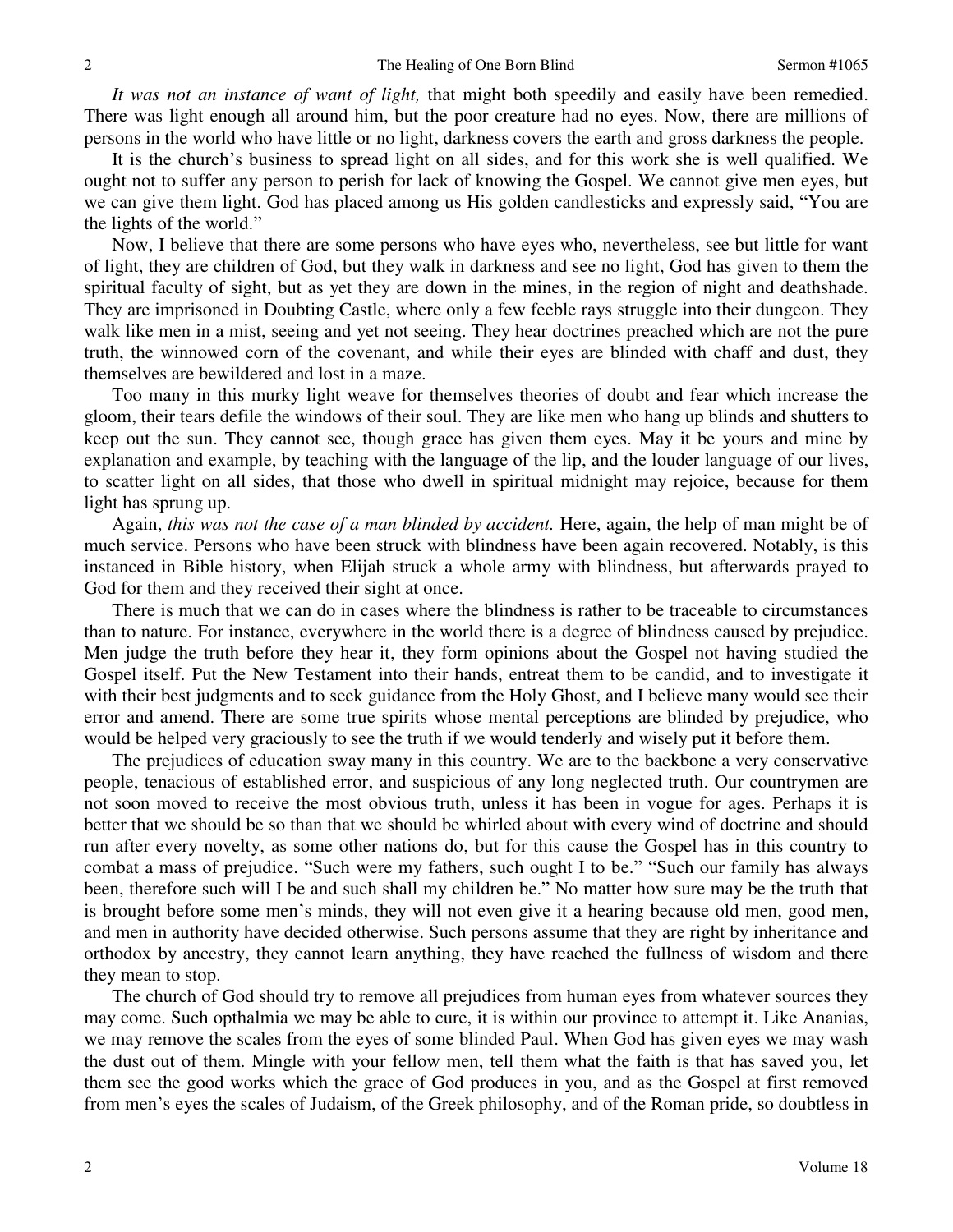this land and in this age it will make short work of the prejudices which some are doing their best to foster.

But this was not the case of a man who was blind by accident, and consequently not a type of an understanding darkened by prejudice. *The man was blind from his birth,* his was the blindness of nature and therefore, it baffled all surgical skill, and concerning the blindness caused by human depravity, the blindness that comes with us at our birth, and continues with us till the grace of God causes us to be born-again, I may say that since the beginning of the world, it has not been heard that any man has opened the eyes of one whose spiritual blindness was born with him and is a part of his nature. If it be something from without that blinds me, I may recover, but if it be something from within which shuts out the light, who is he that can restore my vision? If from the beginning of my existence I am full of folly, if it be a part of my nature to be without understanding, how dense is my darkness! How hopeless is the fancy that it can ever be removed except by a divine hand!

Let us think and say what we will, we are every one of us by nature born blind to spiritual things. We are not capable of perceiving God, not capable of perceiving the Gospel of His dear Son, not capable of understanding the way of salvation by faith in such a practical way as to be saved by it. Eyes have we, but we see not, understandings we have but those understandings are perverted, they are like balances put out of gear, or a compass which forgets the pole. We judge, but we judge unrighteously, by nature we put bitter for sweet, and sweet for bitter, we put darkness for light, and light for darkness, and this is inbred in our nature, wrought into our very constitution, you cannot get it out of man because it is a part of the man—it is his nature.

If you ask me why it is that man's understanding is so dark, I reply, because his whole nature is disordered by sin, his other faculties having been perverted, act upon his understanding, and prevent its acting in a proper manner. There is a confederacy of evil within, which deceives the judgment and leads it into captivity to evil affections. For instance, our carnal heart loves sin, the set of our unrenewed soul is towards evil. We were conceived in sin and shaped in iniquity, and we as naturally go after evil as the swine seeks out filth. Sin has a fascination for us, we are taken by it like birds with a lure, or fishes with a bait. Even those of us who have been renewed have to watch against sin because our nature so readily inclines to it. With much diligence and great labor, we climb the ways of virtue, but the paths of sin are easy to the feet, is not that because our fallen nature inclines in that direction? You have only to relax your energy, and to loose your soul from its anchor-hold, and it drifts at once downwards towards iniquity, for so the current of nature runs.

It needs much power to send us upward, but downward we go as readily as a stone falls to the ground. You know it is so, man is not as God made him, his affections are corrupt. Now, it is certain that the affections very often sway the judgment. The balances are held unfairly because the heart bribes the head. Even when we fancy that we are very candid we have insensible leanings. Our affections, like Eve, seduce the Adam of our understanding, and the forbidden fruit is judged to be good for food. The smoke of the love of sin blinds our mental eye. Our desire is often father to our conclusion, we think we are judging fairly, but we are really pandering to our baser nature. We think this thing to be better because we like it better, we will not condemn a fault too severely because we have a leaning that way, neither will we commend an excellence because it might cost our flesh too dear to be able to reach it, or the not reaching it might strike too severe a blow upon our conscience. Ah, while our natural love of sin covers the mind's eye with cataract, and even destroys its optic nerve, we need not wonder that the blindness is beyond removal by any human surgery.

Moreover, our natural pride and self-reliance revolt against the Gospel, we are every one of us very important individuals. Even if we sweep a street-crossing we have a dignity of self which must not be insulted. A beggar's rags may cover as much pride as an alderman's gown. Self-importance is not restricted to any one position or grade of life. In the pride of our nature we are all accounted by ourselves to be both great and good, and that which would in any way lower us we repudiate as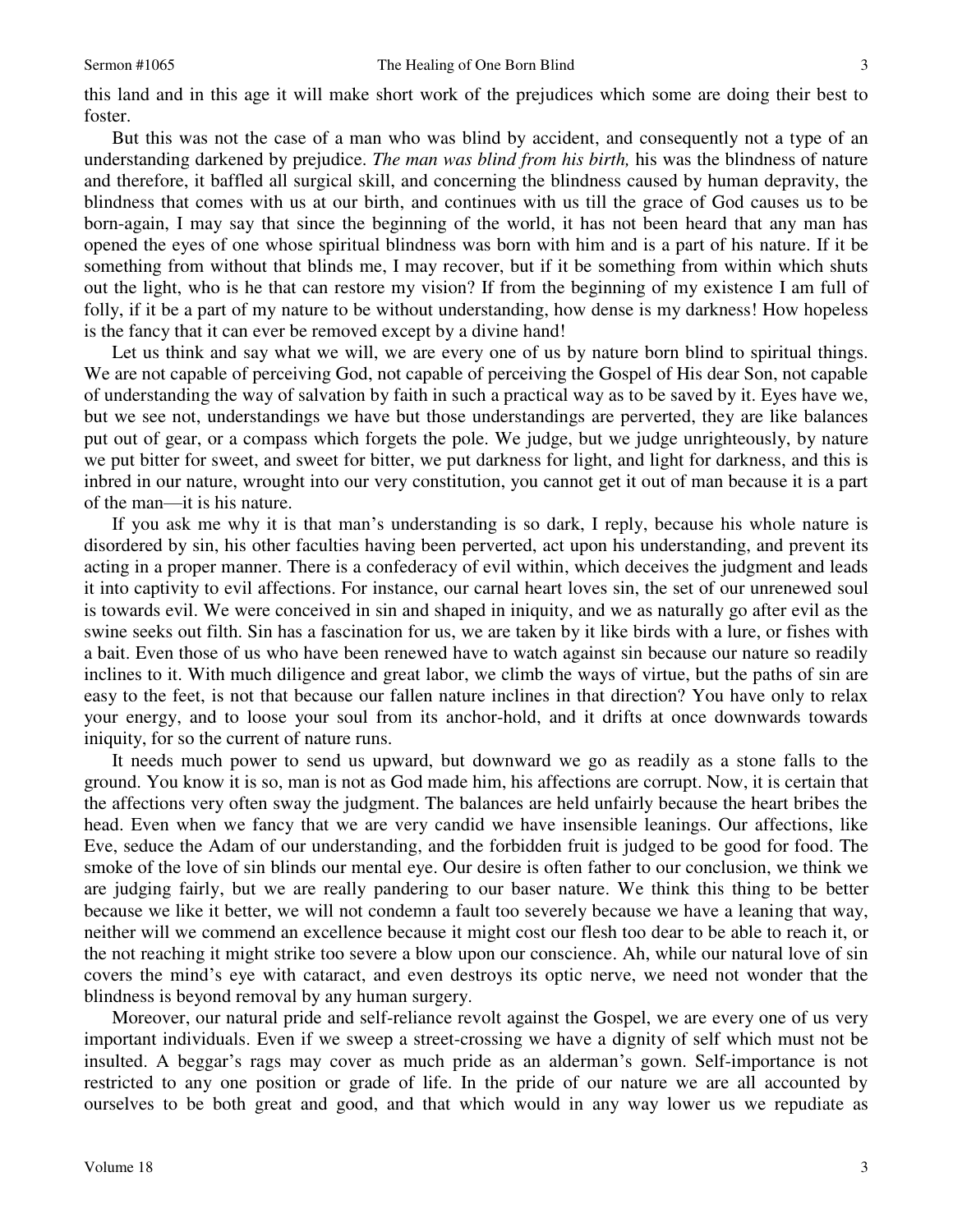unreasonable and absurd, we cannot see it, and are angry that others should. He who makes us suspect our own nothingness teaches a doctrine hard to be understood.

Pride will not and cannot understand the doctrines of the cross because they ring her death-knell. In consequence of our natural self-sufficiency we all aspire to enter heaven by efforts and deservings of our own. We may deny human merit as a doctrine, but flesh and blood everywhere lusts after it, we need to save ourselves by feelings if we cannot by doings, and to this we cling as for dear life. When the Gospel comes with its sharp axe and says, "Down with this tree! your grapes are gall, your apples are poison, your very prayers need to be repented of, your tears need to be wept over, your holiest thoughts are unholy, you must be born again, and you must be saved through the merits of another, by the free, undeserved favor of God," then straightway all our manliness, dignity, and excellence stand up in indignation and we resolve never to accept salvation on such terms. That refusal assumes the shape of a want of power to understand the Gospel. We do not and cannot understand the Gospel because our notions of ourselves stand in the way. We start with wrong ideas of self, and so the whole business is confusion, and we ourselves are blinded.

Again, beloved, one reason why our understanding does not and cannot see spiritual things, is because we judge spiritual things by our senses. Imagine a person who should take a foot rule as his standard of everything which exists in nature, and conceive that this man with his foot rule in his pocket becomes an astronomer. He looks through the telescope and he observes the fixed stars. He is told when he takes out his foot rule that it is quite out of place in connection with the heavens, he must give up his feet and inches, and calculate by millions of miles. He is indignant. He will not be deluded by such enthusiasm. He is a man of common sense, and a foot rule is a thing which he can see and handle, millions of miles are mere matters of faith, no one has ever traveled them, and he does not believe in them. The man effectually closes his own eyes, his understanding cannot develop within such limits.

Thus we measure God's corn with our own bushel, we cannot be brought to believe that "As the heavens are higher than the earth, so are his ways higher than our ways, and his thoughts than our thoughts." If we find it hard to forgive, we dream that it is the same with God. Every spiritual truth is acted upon in the same way. We propose to measure the ocean of divine love in thimble-fulls, and the sublime truths of revelation we estimate by drops of the bucket. We shall never be able to reach the thoughts and things of God while we persist in judging after the sight of the eyes, according to the measure of an earth-bound, carnal mind.

Our understanding also has become unshipped and out of gear, from the fact that we are at a distance from God, and that consequently we do not believe in Him. If we lived near to God, and habitually recognized that in Him we live and move and have our being, we would accept everything that He spoke as being true because He spoke it, and our understanding would be clarified at once by its contact with truth and God. But now we think of God as a remote person, we have no love to Him by nature, nor any care about Him. It would be the best news some sinners could hear, if there were information given that God was dead, they would rejoice above all things at the thought that there was no God. The fool always says "No God" in his heart, even when he does not dare say it with his tongue. We all by nature would be glad to be rid of God, it is only when the Spirit of God comes and brings us near to God, and gives us faith in our heavenly Father that we joy and rejoice in Him, and are able to understand His will.

Thus, you see, our entire nature, fallen as it is, operates to the blindness of our eyes, and therefore the opening of the eye of the human understanding towards divine things remains an impossibility to any power short of the divine. I believe there are some brethren whose notion is that you can open a sinner's blind eye by rhetoric. As well hope to sing a stone into sensibility. They dream that you must enchant man with splendid periods, and then the scales will fall from his eyes. The climax is a marvelous engine, and the peroration is more wonderful still, if these will not convince men, what will? To finish a discourse with a blaze of fireworks, will not that enlighten? Alas, we know well enough that sinners have been dazzled a thousand times by all the pyrotechnics of oratory, and yet have remained as spiritually blind as ever they were.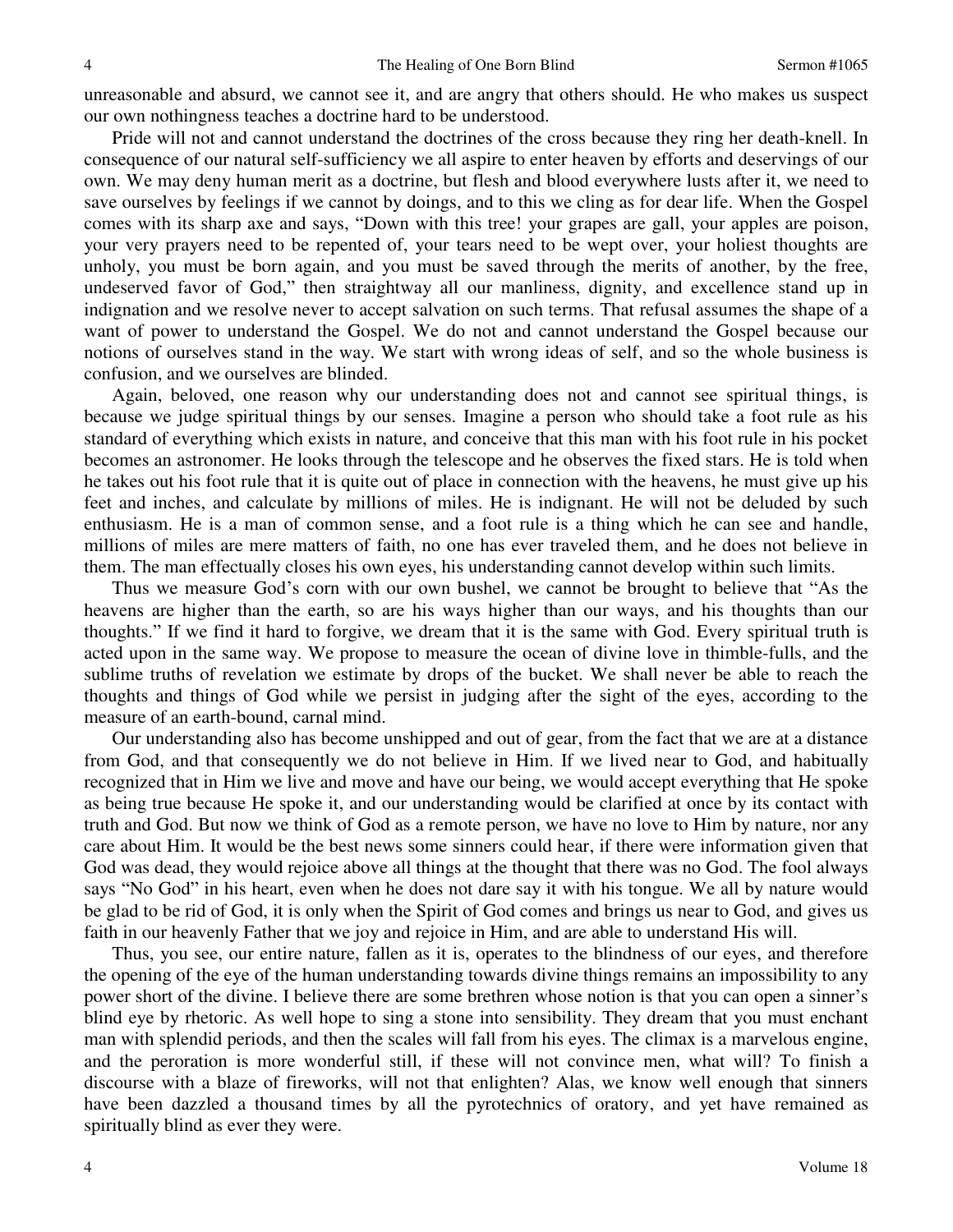A notion has been held by some that you must argue the truth into men's minds, that if you can put the doctrines of the Gospel before them in a clear, logical, demonstrative form they must give way. But truly, no man's eyes are opened by syllogisms. Reason alone gives no man power to see the light of heaven. The clearest statements and the most simple expositions are equally in vain without grace. I bear witness that I have tried to make the truth "as plain as a pike-staff," as our proverb is, but my hearers have not seen it for all that. The best declaration of truth will not of itself remove birth-blindness and enable men to look unto Jesus. Nor do I believe that even the most earnest Gospel appeals, nor the most vehement testimonies to its truth will convince men's understanding. All these things have their place and their use. But they have no power in and of themselves to enlighten the understanding savingly.

I bring my blind friend to this elevated spot, and I bid him look upon yonder landscape. "See how the silver river threads its way amid the emerald fields. See how yonder trees make up a shadowy wood, how wisely yonder garden, near at hand, is cultivated to perfection, and how nobly yonder lordly castle rises on yon knoll of matchless beauty." See, he shakes his head, he has no admiration for the scene. I borrow poetical expressions, but still he joins not in my delight. I try plain words and tell him, "There is the garden, and there is the castle, and there is the wood, and there is the river—do you see them?" "No," he cannot see one of them, and does not know what they are like. What ails the man? Have not I described the landscape well? Have I been faulty in my explanations? Have I not given him my own testimony that I have walked those glades and sailed along that stream? He shakes his head, my words are lost. His eyes alone are to blame.

Let us come to this conviction about sinners, for, if not, we shall hammer away and do nothing, let us be assured that there is something the matter with the sinner himself which *we* cannot cure, let us do what we will with him, and yet we cannot get him saved unless it be cured. Let us feel this, because it will drive us away from ourselves, it will lead us to our God, it will drive us to the strong for strength, and teach us to seek for power beyond our own, and then it is that God will bless us, because then we shall be sure to give all the glory to His name.

But I must leave the case, it is the case of a deep-seated blindness of nature which cannot be touched by human skill.

**II.** Now, secondly, we shall dwell a little upon THE SPECIALITIES OF THE CURE, not exactly of this man's cure, but of the cure of many whom we have seen, and the first is, *it is usually accomplished by the simplest means.*

The man's eyes were opened with a little clay put into them, and then washed out at the pool of Siloam. God blesses very slender things to the conversion of souls. It is very humbling, sometimes, to a preacher who thinks, "Well, I did preach a pretty fair sermon that time," to find God does not care a pin about him or his sermon, and that a stray remark he made in the street which he hardly thought was of any value whatever was what God has blessed, that when he thought he succeeded best he had done nothing, and when he thought he had succeeded worst then God blessed him. Many a soul has had his eyes opened by an instrumentality which never dreamed of being so useful, and indeed, the whole way of salvation is in itself extremely simple, so as to be well compared to the clay and spittle which the Savior used.

I do not find many souls converted by bodies of divinity. We have received a great many into the church, but never received one who became converted by a profound theological discussion. We very seldom hear of any great number of conversions under very eloquent preachers—very seldom indeed. We appreciate eloquence, and have not a word to say against it by itself, but evidently it has no power spiritually to enlighten the understanding, and neither does it please God to use the excellence of words for conversion. When Paul laid aside human wisdom and said he would not use the excellence of speech, he only laid aside what would not have been of much service to him. When David put off Saul's armor, and took the sling and the stone, he slew the giant, and giants are not to be conquered today any more than they were then by champions arrayed in Saul's armor. We must keep to the simple things, to the plain Gospel, plainly preached. The clay and the spittle were not an artistic combination, taste was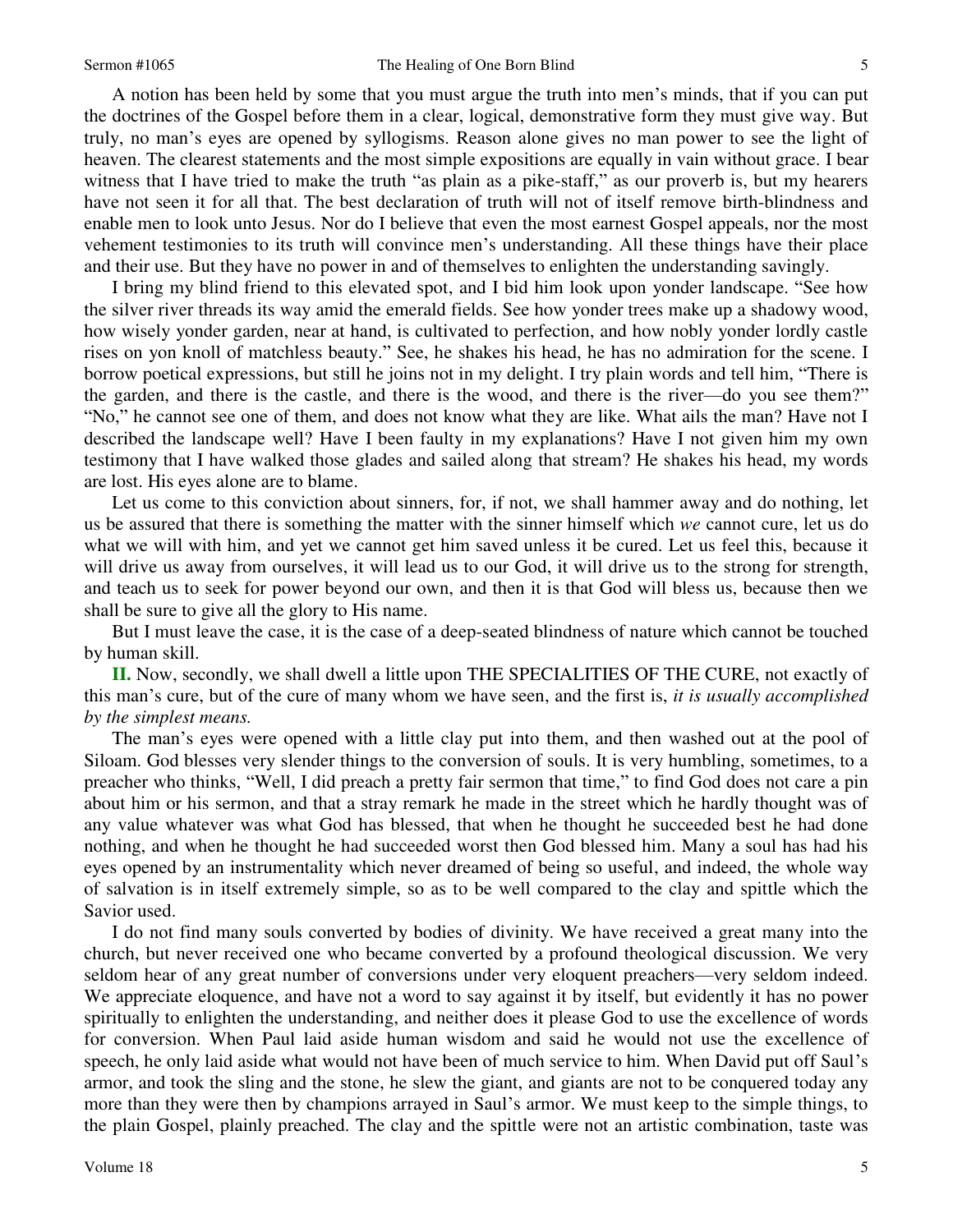not charmed by them, or culture gratified, yet by these and a wash in Siloam eyes were opened—even thus it pleases God by the foolishness of preaching to save them that believe.

But, secondly, *in every case it is a divine work.* In this case it was evidently the Lord Jesus who opened the man's eyes literally, and it is always His work by the Holy Spirit spiritually. He gives a man to know spiritual things and to embrace them by faith. No eye is ever opened to see Jesus except by Jesus. The Spirit of God works all our good things in us. Do not let us get away from this belief on any account. The exigencies of some men's doctrinal systems require them to ascribe some measure of power to the sinner, but we know that he is dead in sin and altogether without strength. Beloved, alter your system of divinity, but do not disavow the truth which is now before us, for it stands confirmed by our own daily experience, as well as revealed in the Word of God. It is the Spirit who quickens and enlightens. Blindness of soul yields only to that voice which of old said, "Let there be light."

Next, *this opening of the eyes is often instantaneous,* and when the eye is opened it frequently sees just as perfectly as if it had always been seeing. I saw a few hours ago what I verily believe was the opening of the eyes of one seeking soul. Two inquiring ones came to me in the vestry, they had been hearing the Gospel here for only a short season, but had been impressed by it. They expressed their regret that they were about to remove far away, but they added their gratitude that they had been here at all.

I was cheered by their kind thanks, but felt anxious that a more effectual work should be wrought in them, and therefore I asked them, "Have you in very deed believed in the Lord Jesus Christ? Are you saved?" One of them replied, "I have been trying hard to believe." "No," I said, "that will not do. Did you ever tell your father that you tried to believe him?" They admitted that such language would have been an insult. I then set the Gospel very plainly before them in as simple language as I could, but one of them said, "I cannot realize it, I cannot realize that I am saved." Then I went on to say, "God bears testimony to His Son, that whosoever trusts in His Son is saved. Will you make Him a liar now, or will you believe His word?"

While I thus spoke, one of them started as if astonished, and she startled us all as she cried, "Oh, Sir, I see it all, I am saved. O, do bless Jesus for me, for showing me this and saving me, I see it all." The esteemed sister who had brought me these young friends knelt down with them while with all our hearts we blessed and magnified the Lord. One of the two sisters however, could not see the Gospel as the other had done, though I feel sure she will. Did it not seem strange that both hearing the same words, one should come out into clear light and the other should have to wait in the gloom?

The change which comes over the heart when the understanding grasps the Gospel is often reflected in the face, and shines there like the light of heaven. Such newly-enlightened souls often exclaim, "Why sir, it is so plain, how is it I have not seen it before now? I understand all I have read in the Bible now, though I cared not for it before. It has all come in a minute, and now I see what I never perceived before." I simply give one instance because it is one amongst thousands which one has seen, in which the eyes have opened instantly. I can only compare the enlightened sinner to a person who has been shut up in a dark prison and has never seen the light, and suddenly his liberator opens a window and the prisoner is staggered and amazed at what he sees when he looks abroad on hill and flood.

To the believer, heaven-given sight is so superlative a gift, and what is revealed to him so amazes him that he scarcely knows where he is. Very frequently, when Christ opens the eyes it is done in a moment and done completely in that moment, though in other instances it is a more gradual light, men are at first seen as trees walking, and then by degrees film after film is taken from the spiritual eye.

Now, you must not wonder if light comes so suddenly that it should be quite *a new sensation to the man*, and therefore should surprise him. Do you remember the first breath of spiritual life you ever drew? I think I recollect it still. Do you remember the first sight you ever had of Christ? Oh, you must recollect it. There is fixed in the memories of some of us the first time we saw the sea, and the first time we gazed upon the Alps, but these were nothing, we felt they were still but pieces of this old world, and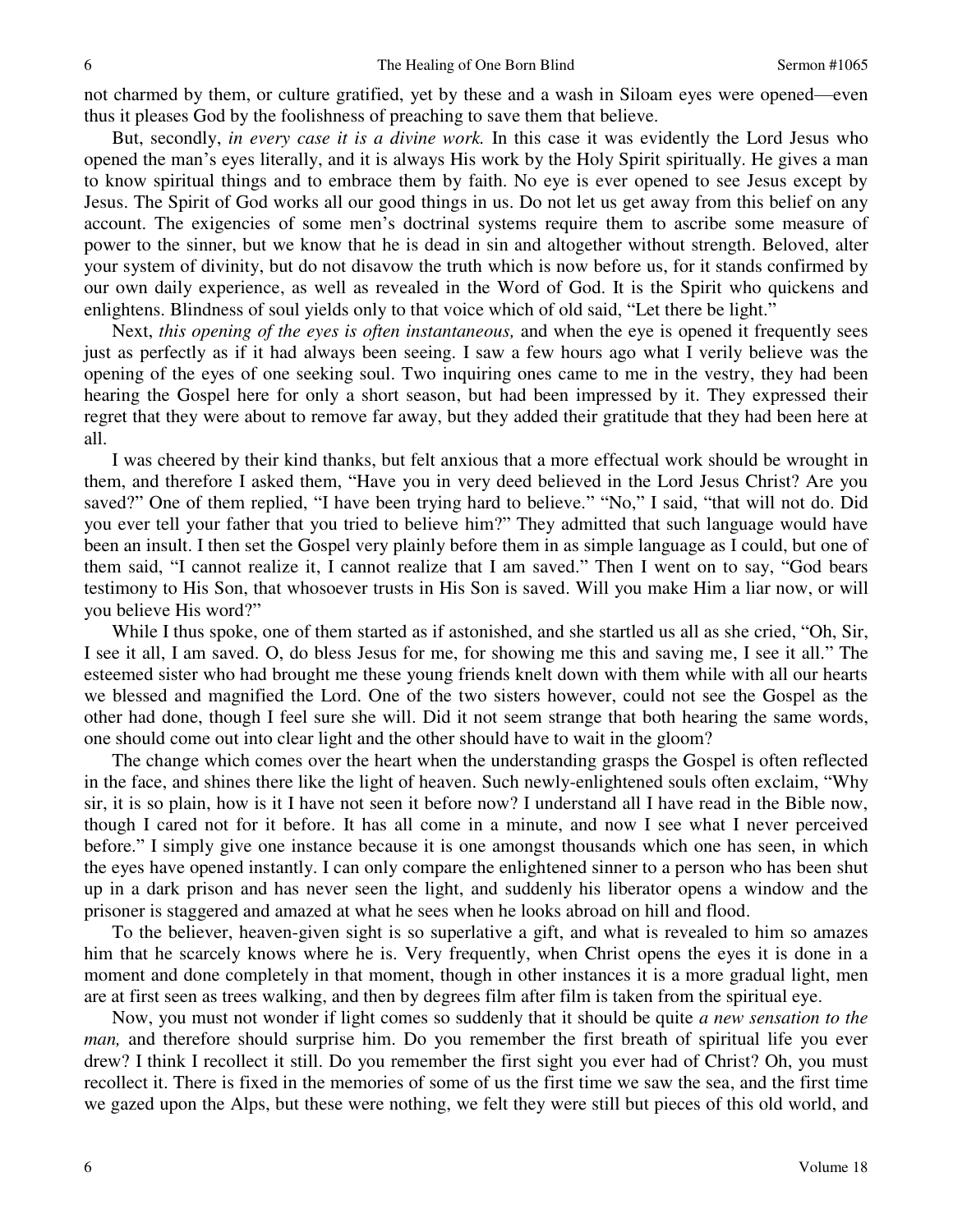we had only seen a little more of what we had seen before, but conversion opens up a new world, it teaches us to peer into the invisible and to see the things not seen of mortal eye.

When we receive new eyes, we see a thousand things which utterly astound, and at the same time delight us. Do you wonder if young converts get excited? I neither wonder nor blame, I wish we had a little more excitement in our gatherings for worship. Who hears nowadays the cry, "What must I do to be saved?" or who hears a soul saying, "I have found him of whom Moses in the law and the prophets did write"? Let us give plenty of liberty to the work of the Spirit of God, and believe that when He comes men will not always act after the sober rules of decorum, but will break through them, and even be suspected of being drunken because they speak as men in their ordinary minds are not likely to do. It is a strange and marvelous thing to men when the Spirit of God opens their eyes, and we must not wonder if they scarce know what they say and forget where they are.

One thing is certain, that when the eye is open, *it is a very clear thing to the man himself.* Others may doubt whether his eyes are opened, but he knows they are, about that he has no question. "One thing I know, whereas I was blind, now I see." When the Lord in His infinite mercy visits a spirit that has been long shut up in the dark, the change becomes so great, that he does not need to inquire, "Am I changed or not?" but he himself is assured of it by his own consciousness.

Once give the man the eye to see, and he possesses a faculty that is *capable of abundant use.* The man who could see the Pharisees, could by and by see Jesus. He who has his eyes opened, can not only see the trees and fields around him, but he can behold the heavens, and the glorious sun, and once give a man spiritual light, he has at once capacity for seeing divine mysteries, he shall see the world to come, and the glories yet to be revealed. Those new-created eyes are those which shall see the King in His beauty, and the land that is very far off, he has the faculty for seeing everything which shall be beheld in the day of the revelation of our God and Savior Jesus Christ.

Oh, what a marvelous work is this! May every one of us know it personally. I put the question, Do we know it? Have we thus had our eyes opened?

**III.** I must close with a third point, which is this, THE CONDITION OF THE HEALED MAN.

When his eyes were opened first, *he had strong impressions in favor of the glorious One who had healed him.* He did not know who He was, but he knew He must be something very good, he thought He must be a prophet, and when he came to know Him better he felt that He was God, and he fell down and worshipped Him. No man has had his eyes opened without feeling intense love to Jesus, aye, and I will add without believing in His deity, without worshipping Him as the Son of God. We do not want to be uncharitable, but we have a little common sense left. We never can see how a man can be a Christian who does not believe in Christ, or how a man can be said to believe in Christ who only believes in the smallest part of Him—receives His humanity, but rejects His Godhead.

There must be a real faith in the Son of God, and he is blind and dark still who does not fall down like the man in this story and worship the living God, beholding the glory of God in the face of Jesus Christ, and blessing God that he has found both a Prince and a Savior in the person of the Lord Jesus, who has laid down His life for His people. Oh, I am sure if your eyes are opened, you love Jesus this morning, you feel your heart leap at the very thought of Him, your whole soul goes after Him, you feel if He has opened your eyes those eyes belong to Him and your whole self too.

This man, therefore, *became from that moment a confessor of Christ.* They questioned him, and he did not speak bashfully, and conceal his convictions, but he answered the questions at once. Stephen was the first martyr, but this man was the first confessor, assuredly, and before the Pharisees he put it out plainly and plumply, straight to their faces, in simple language. And so, beloved, if the Lord has opened our eyes we shall not hesitate to say so. He has done it, blessed be His name! Our tongue might well be smitten with eternal silence if we were to hesitate to declare what Jesus has done for us. I charge you who have received grace from Christ Jesus to become confessors of the faith, to acknowledge Christ, as you ought to do. Be baptized and united with His people, and then in whatever company you are,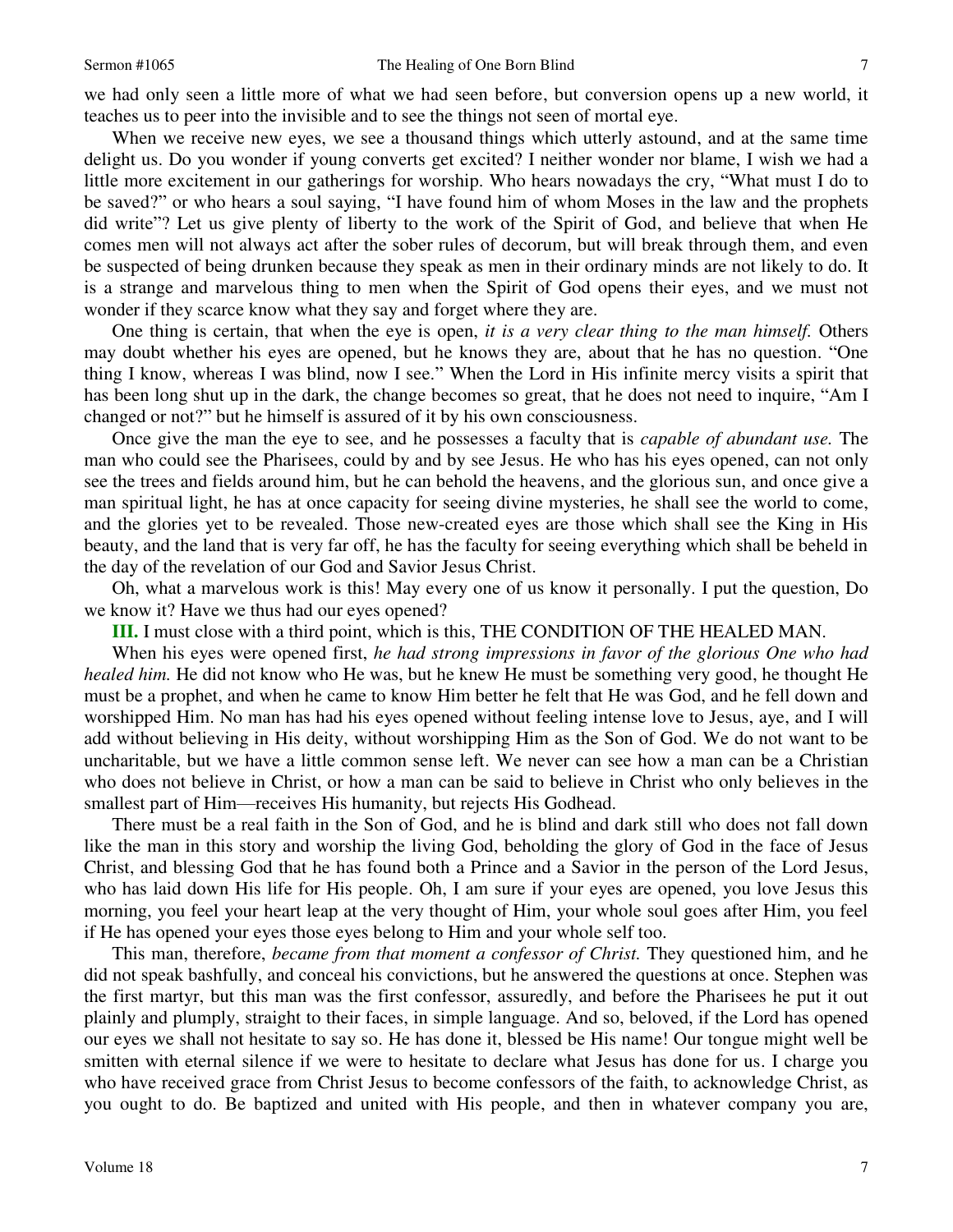however others may speak for Him, or against Him, take your stand and say, "He has opened my eyes, and I bless His name."

Now this man *becomes an advocate* for Christ as well as a confessor, and an able advocate too, for the facts, which were his arguments, baffled his adversaries. They said this and that, but he replied, "Whether it be so or no it is not for me to say, but God has heard this man, therefore this man is not a sinner as you say He is, He has opened my eyes, therefore I know where He must have come from, He must have come from God."

We have been arguing for a long time against infidelity, with arguments which have never achieved anything. I believe skeptics glean their blunted shafts and shoot them at the shield of truth again, I fear that the Christian pulpit has been the great instructor in infidelity, for we have taught our people arguments which they never would have known if we had not repeated them under the notion of replying to them. But beloved you will never meet infidelity except with facts. Say what it is God has done for you, and prove it by your godly lives. Against the holy lives of Christians unbelief has no power. Stand in serried phalanx, each man with his sword of holy living, panoplied in the power of the Holy Spirit, and the assaults of your foes, however desperate their malice, will utterly fail. God grant us, like this man, to learn the art of arguing for Christ by personal testimony.

Well, then, it came to pass, that this man with his eyes opened was *driven out of the synagogue.* Speckled birds are always hunted away by their fellow birds. One of the worst things that can happen to a man as far as this world is concerned is to know too much. If you will barely keep abreast with the times you may be tolerated, but if you get a little ahead of the age you must expect ill-treatment. Be blind among blind men, it is the very dictate of prudence if you would save your skin. It is a very unsafe thing to have your eyes opened among blind men, for they will not believe in your assertions, and you will be very dogmatical, and as they cannot see, you have no common ground for argument, and you will fall at once to quarrelling, and if the blind men shall be in the majority, the probabilities are you will have to go out of door or window, and make yourself company elsewhere.

When God opens a man's eyes to see spiritual things, straightway others say, "What is this fellow talking about? We do not see what he sees," And if the fellow is very simple, he turns round to these blind men and says, "I will explain to you now." Dear friend, you will lose your pains, for they cannot see. If a man is born blind, you need not talk to him about scarlet and mauve, and magenta, he cannot understand you, he does not know anything at all about it. Go on, for it is no use reasoning with him, the only thing you can do with him is to take him where he can get his eyes opened. To argue with him is utterly useless, he has not the faculty. If you knew a person to be devoid of taste you would not quarrel with him because he said sugar tasted like salt, he neither knows what "sweet" means nor what "salt" means, but only uses words without understanding them.

And a man who is without grace in his heart does not and cannot know anything about religion. He catches up the phrases, but he knows as much about the truth as a botanist knows about botany who has never seen a flower, or as a deaf man knows of music. Do not try to reason with such people, believe that they are incapable of learning from you by reasoning, and go to God's Holy Spirit, with this cry, "Lord, open their eyes! Lord, open their eyes!" Be very patient with them, for you cannot expect blind men to see, and must not be very angry with them if they do not. But be very prayerful for them, and bring the Gospel to them in the power of the Holy Spirit, and then who knows but their eyes may be opened. But wonder not if they say you are a "fanatic," an "enthusiast," a "Methodist," "Presbyterian," "cant," "hypocrite"—those are the kind of words which the spiritually blind fling at those who can see. You say you have a faculty which they have not, they therefore, deny the faculty because they would not like to admit that you have the start of them, and they put you out of the synagogue.

But notice, when this man was put out, Jesus Christ found him. It was a blessed loss for him, then, to lose the Pharisees and find his Savior. O brethren, what a mercy it is when the world does cast us out! I remember an estimable lady of title, who is now in heaven, who, when she was united to this church was forsaken by all those persons of rank who had formerly associated with her, and I said to her, and she

8